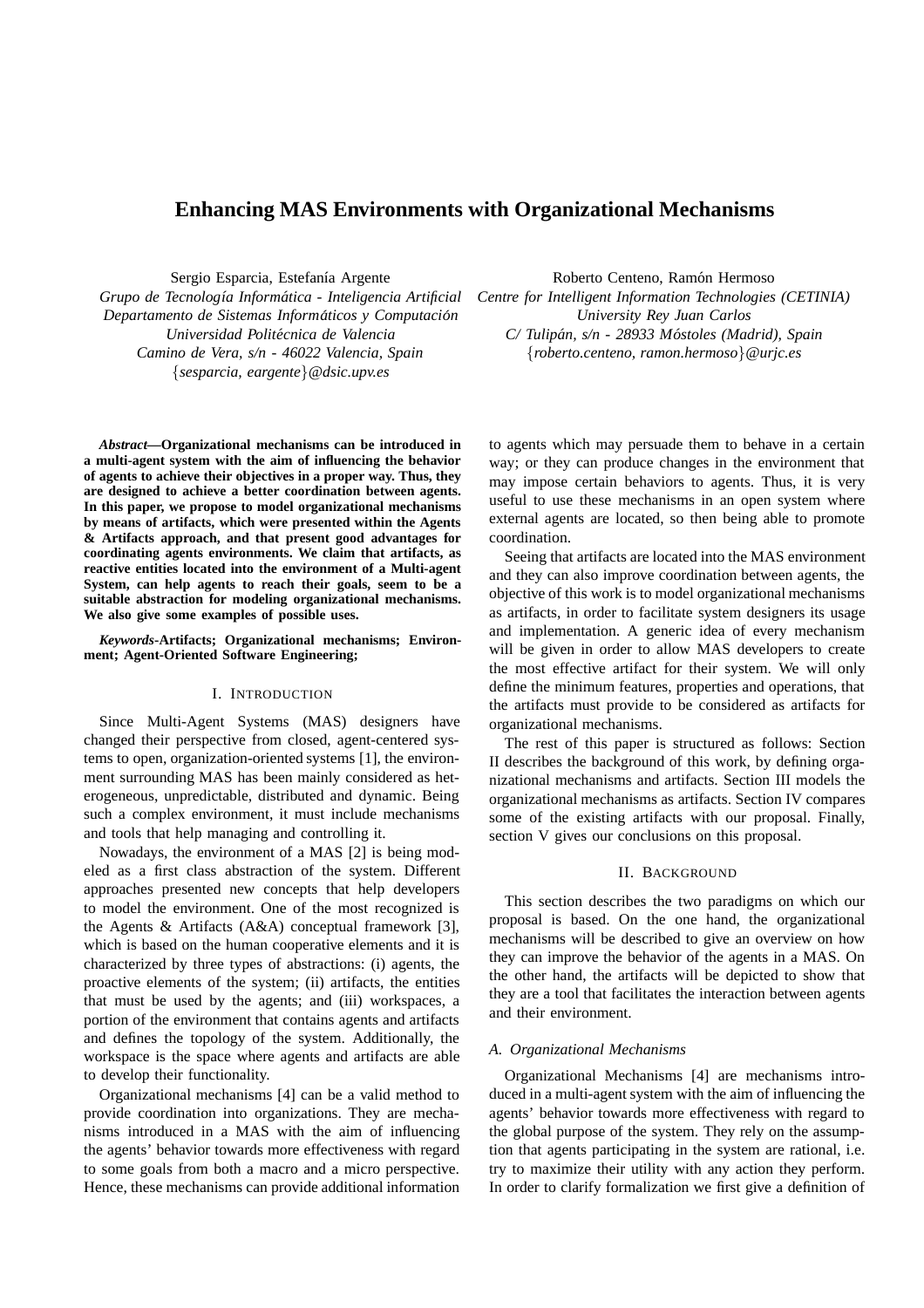MAS on which the remainder formulae rely. We adhere the definition in [4].

*Definition 1:* A Multi-Agent System (MAS) is a tuple  $\langle \mathcal{A}, \mathcal{A}, \mathcal{X}, \Phi, x_0, \varphi \rangle$  where:

- $\mathcal{A}g$  is a set of agents;  $|\mathcal{A}g|$  denotes the number of agents in the system;
- A is a finite action space that includes all possible actions that can be performed in the system. A includes an action  $a_{skin}$ , the action of doing nothing;
- $X$  is the environmental state space:
- $\Phi : \mathcal{X} \times \mathcal{A}^{|\mathcal{A}g|} \times \mathcal{X} \to [0, 1]$  is the MAS transition probability distribution, describing how the environment evolves as a result of agents' actions;
- $x_0 \in \mathcal{X}$  stands for the initial state of the MAS;
- $\varphi : Ag \times \mathcal{X} \times \mathcal{A} \rightarrow \{0, 1\}$  is the agents' capability function describing the actions agents are able to perform in a given state of the environment.  $\varphi(a, x, ac) = 1$  $(\varphi(a, x, ac) = 0)$  means that agent a is able (not able) to perform action  $ac$  in the state  $x$ .

Upon this definition of MAS, two different types of organizational mechanisms may be defined: *informative* and *regulative*.

**Informative organizational mechanisms** [4] (from now on informative mechanisms) are defined as a function that given a partial description of an internal state of an agent and taking into account the partial view that the mechanism has of the current environmental state, it provides information, which may consist of a set of actions an agent can take but it is possibly not aware of, a recommendation of a particular action which is eventually a "good action" for the agent, or information about the consequences that a given action may have. Formally it is defined as follows:

$$
\Gamma: \mathcal{S}' \times \mathcal{X}' \rightarrow \mathcal{I}
$$

where:

- $S'$  represents the set of possible partial descriptions of agents' internal states;
- $\mathcal{X}'$  is the set of partial views of environmental states;
- $I$  represents an information space.

All informative mechanisms have in common that their usage is not imposed. Agents are free to use such mechanisms at their own discretion. To use an informative mechanism, an agent should provide it with part of his internal state. In fact, when rationality of agents is assumed [5], agents must use a given informative mechanism if and only if they expect that the usage of the mechanism will be advantageous for them. Informative mechanisms may improve the performance of individual agents and may have effects on the global performance of an organized MAS with respect to a global utility function. The information provided by this kind of mechanisms will improve the knowledge of an agent, since the latter includes some extra information for reasoning and thus making him to better choose his future actions.

**Regulative organizational mechanisms** [4] (from now on regulative mechanisms) share the same objective as informative mechanisms, but they focus on introducing changes into the environment in order to keep agents from undesired behaviors that drive the system to non-profitable states, that is, these mechanisms are in charge of producing changes in the system so as to reach states that improve the system's global utility. The rationale behind introducing changes in the environment is that agents perceive those changes, so possibly altering their reasoning to decide which action perform next. Such type of mechanisms rely on the existence of a system designer, that defines the preference relation over system states represented through the global utility function, and that has sufficient authority to impose certain changes in the system.

Two types of possible changes in the environment are considered: (i) introduction of incentives in order to make agents follow a desired behavior, and (ii) changes in the agents' action space. Accordingly, two types of regulative mechanisms have been defined:

• An **incentive mechanism** is a function that given a partial description of an environmental state of MAS produces changes in the transition probability distribution of MAS. Formally:

$$
\Upsilon_{inc}: \mathcal{X}' \to [\mathcal{X} \times \mathcal{A}^{|\mathcal{A}g|} \times \mathcal{X} \to [0..1]]
$$

• <sup>A</sup> **coercive mechanism**, <sup>Υ</sup>*coe*, for MAS is a function that given a possibly partial description of an environmental state of MAS produces changes in the agents' capability function of  $MAS$ , thus adding or deleting actions from an agent's action space.

$$
\Upsilon_{coe}: \mathcal{X}' \to [\mathcal{A}g \times \mathcal{X} \times \mathcal{A} \to \{0,1\}]
$$

where  $\mathcal{X}'$  represents the set of possible partial descriptions of the environmental states of MAS.

• Any regulative mechanism is either incentive or coercive.

Incentive mechanisms may produce changes in the consequences of agents' actions by introducing rewards and penalties. Obviously, rewards and penalties may produce variations in the expected utility of an agent's actions and, hence, rational agents would change their decisions accordingly (if they know about such incentives). Therefore, agents must be informed about the norms governing the system. In the case of coercive mechanisms the changes in the system are produced through a modification of agents' action space. New actions may be added or existing actions may be eliminated.

Both types of mechanisms emerge as an important contribution to MAS. Since nowadays MAS systems have become open and heterogeneous, and it is possible that non-collaborative agents populate a system, it is necessary to be provided with mechanisms that help the system's administrators to keep the MAS under control. Both informative and regulative mechanisms are very useful to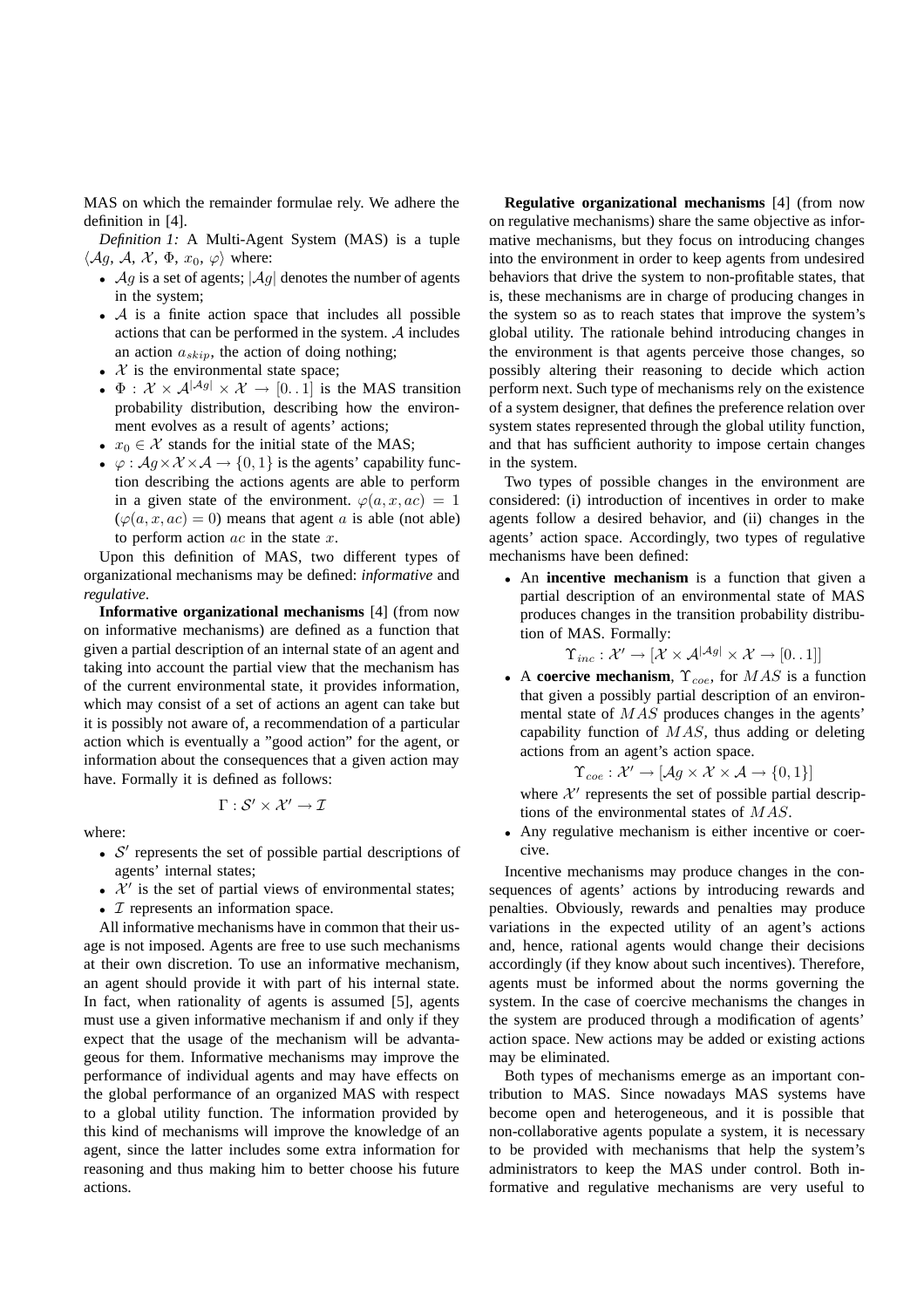afford this task. Aside from this, organizational mechanisms need to be implemented into the environment of a MAS. The information provided by the organizational mechanisms can be supplied to the agents by using artifacts, being an important contribution to improve the MAS environment.

#### *B. Artifacts*

Artifacts [3] are non-proactive, but reactive entities that agents employ to achieve their goals. As artifacts do not have assigned goals, they are associated to the goals of the agent that uses the artifact. To accomplish these goals, artifacts provide a *functionality*, which is partitioned into some *operations* that agents can execute when interacting with them. These operations are part of the *usage interface* of the artifact, that is completed with the *observable properties* that agents can check without invoking any operation in it. Artifacts provide a second group of operations, called *link operations* (accessible through a link interface) that enables composition of artifacts and load distribution, since different artifacts may be located at the same or different workspaces <sup>1</sup> [3]. Every workspace contains a set of artifacts; and the set of workspaces composing the environment is used to define its topology. Finally, artifacts are enhanced with a *function description* (which acts as a manual) and a set of *operating instructions*, an essential feature when dealing with open systems, since external agents can discover artifacts and evaluate whether they could be useful to reach their goals.

Since artifacts are very malleable components from the environment of a MAS, designers can develop new types of artifacts according to actual system needs. The Agent Oriented Software Engineering (AOSE) community has already developed different types of artifacts [6]: (i) *basic artifacts*, which comprises artifacts that give information of very general world features (for example, clocks, calendars and timetables); (ii) *coordination artifacts* [7], that improve the coordination between agents in a MAS; (iii) *reputation artifacts* [8], that manage reputation values of agents in an organization; (iv) *cognitive stigmergy artifacts* [9], which provide information about an agent or a society of agents that can be useful to other agents or groups; (v) *organizational artifacts* [10], which are used to manage an organization; and (vi) *argumentation artifacts* [11], that manage arguments between agents. Moreover, it is possible to use the *CArtAgO* framework [12] to implement artifacts, which is engineered upon the principles of the A&A conceptual framework [3].

# III. ARTIFACTING THE ORGANIZATIONAL MECHANISMS

This section describes how both types of organizational mechanisms, informative and regulative, can be modeled as artifacts. Artifacts allow an easy merging of the organizational mechanisms into the environment of a MAS.

We formalize an artifact as follows:

*Definition 2:* An Artifact is a tuple  $\langle PR, OP, LO, St \rangle$ where:

- $PR$  are the observable properties of the artifact that agents can directly check without operation invoking;
- $OP$  is the set of operations that agents can execute when interacting with it;
- *LO* stands for link operations, which can be called by other artifacts. This type of operations enables artifact composition and functionality distribution by linking artifacts. In some cases, these operations may be used to help the initialization of another artifact;
- $St$  is the internal state of an artifact, which is not accessible by the agents populating the system.

The result of this modeling is a set of three types of artifacts. The *informative artifacts* are based on the informative mechanisms; the *incentive artifacts* are based on the incentive mechanisms; while the *coercive artifacts* are based on the coercive mechanisms.

### *A. Informative artifacts*

As stated previously, informative mechanisms return information about actions to an agent, given a partial description of his internal state and taking into account the partial view of the environment that the mechanism has. The informative mechanism has been modeled as an artifact, named *informative artifact*, being a passive entity that is used by agents in order to help them in their deliberative process.

*Definition 3:* An Informative Artifact is defined as an artifact  $Ar_{inf} = \langle PR, OP, LO, St \rangle$  where:

- $PR \subseteq \{St \cup \emptyset\}$  are the observable properties of the informative artifact, which are a subset of the information contained into the artifact or an empty set.
- $OP : S' \rightarrow I$  are the operations of the artifact, where:  $-$  S' represents a partial description of an agent's internal state.
	- $\overline{\mathcal{I}}$  represents the information returned by the artifact, based on the internal state of the artifact and the partial description of the agent's internal state (semantically,  $S' \times St \rightarrow \mathcal{I}$ ).
- $LO: \Theta \rightarrow \mathcal{I}$  is a link operation that is used by an artifact  $Ar_1$  to obtain information from the  $Ar_{inf}$ artifact, where:
	- $\Theta$  ⊆ ( $\Sigma \cup S'$ ) is the information sent by  $Ar_1$  to  $Ar_{inf}$ ;
	- $-$  Σ ⊆ {St<sub>1</sub> ∪ ∅} is a partial state of Ar<sub>1</sub>, being St<sub>1</sub> the internal information of  $Ar_1$ ;
	- $S'$  represents a partial description of the internal state of the agent that is requesting information to the artifact  $Ar_1$ ;
	- $\overline{\mathcal{I}}$  represents the information returned by the artifact  $Ar_{inf}$  to the artifact  $Ar_1$  (previously requested), based on the partial description of  $Ar<sub>1</sub>$

<sup>&</sup>lt;sup>1</sup>A workspace is the portion of environment that is perceived by an agent, who is able to interact with.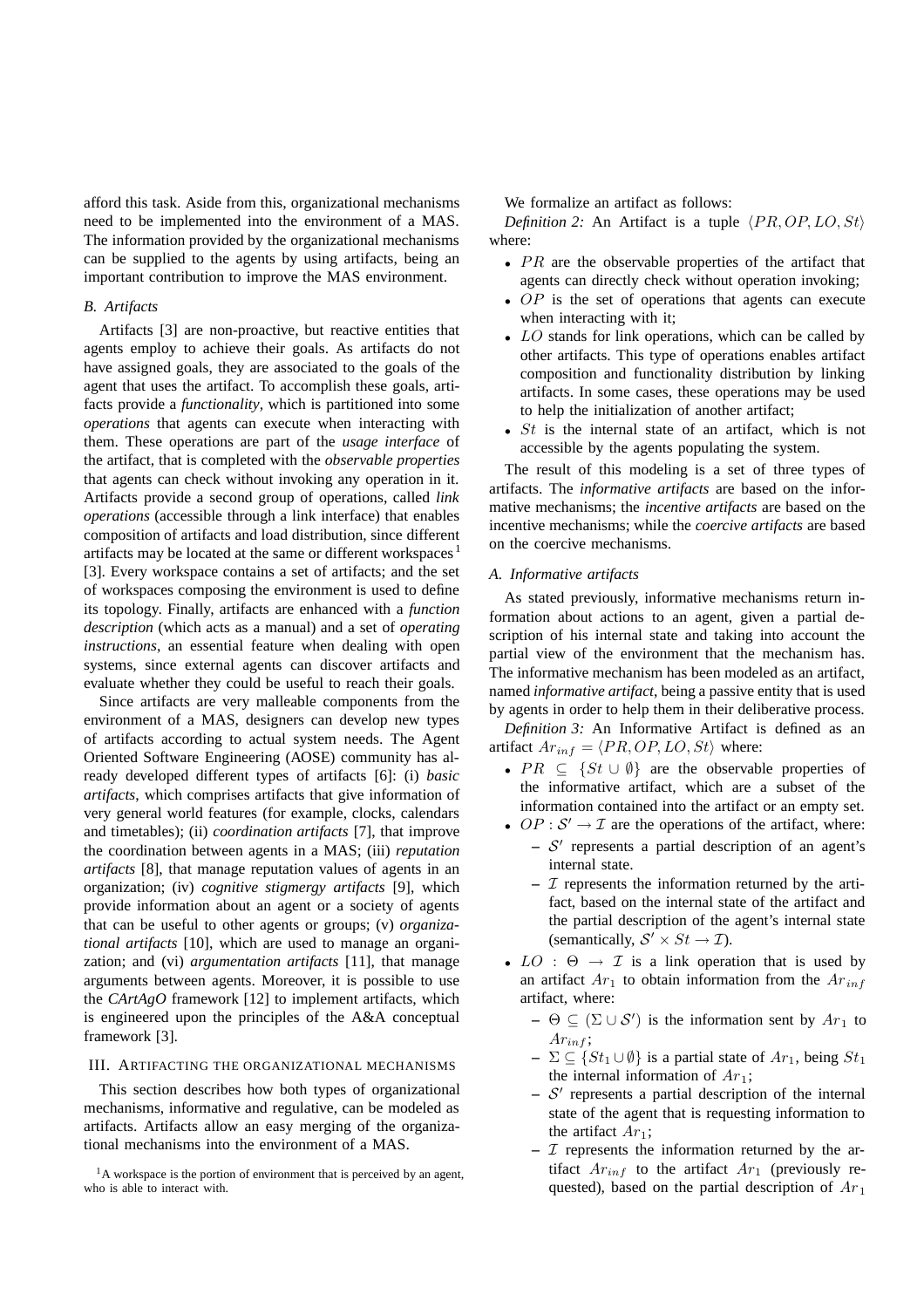$(\Sigma)$ , the partial description of the agent's internal state who is requesting  $Ar_1$  (S') and the internal state of the artifact  $Ar_{inf}$  (St). Semantically:  $(\Sigma \cup \mathcal{S}') \times St \to \mathcal{I}.$ 

•  $St$  represents the internal state of the artifact, i.e. the information contained into the artifact, which is not directly accessible by agents or other artifacts.

Informative artifacts are not required to provide with link operations, so they might be only accessible by agents in its same workspace. When they offer a link operation, artifacts located in its same workspace or in other connected workspaces can obtain relevant information from this informative artifact by means of its link operations.



Figure 1. *Informative artifact for an informative mechanism*

Figure 1 shows a graphic representation of an informative artifact. As explained before, this type of artifact at least needs one operation: requestInformation( $St$ ). Giving a partial description of the internal state of the agent, that can contain the roles, believes, facts and other features associated with the agent and his environment, this operation returns a package of information that contains: (i) the type of the information, that can be a recommendation or an advice about actions, or information about the consequences of executing an action; (ii) the description of this information, and (iii) a set of actions that are related to this information (they could be services that an agent could take, recommended services, services that have consequences to the agent, etc.). Moreover, as explained before, an informative artifact could need to make requests to other artifacts in order to obtain information or update its internal state. For this reason, the informative artifacts are enhanced with a link operation, linkInformation( $S', St$ ), that is executed as a consequence of an operation  $OP$  invoked in another artifact. The requester artifact,  $Ar_1$ , sends the partial state of the agent (agent's internal state) that requested information, as well as a subset of its internal information. As a result, the requested artifact,  $Ar_{inf}$ , will return some piece of information based also on its own internal state.

To exemplify how this type of artifacts work, we define an artifact that publicly provides norms currently active in the system. This artifact would contain operations shown in Figure 2.

Let  $Ar_{inf}^{norms} = \langle \emptyset, \{requestNorms\}, \{linkInformation\} \rangle$ <br>an artifact that aims to provide agents (on demand) be an artifact that aims to provide agents (on demand)

with information about norms, such as the specification of norms that rule a role, active or deactivated norms, etc. The operation  $linkInformation$  may be used by other artifacts in order to gather information related to norms that could improve their usage. Thus, the artifact encapsulates functionality for both, agents that request information for their personal purposes, and other artifacts that could also be interested in some information that the artifact manages about norms.

We can observe that there does not exist any observable property, since norms cannot be directly accessed by agents, but they may be requested by using the operation requestNorms. Consider that, since it is an informative artifact, the agent requesting for norms must send a part of his mental state in order to allow the artifact to give him back some useful information.



Figure 2. *Informative artifact for informing about norms*

Notice that this artifact is not a mere repository of norms, since allows to be tuned to distinguish among different types of information that should be provided to agents. Thus, the mechanism designer probably does not want that any agent could know all the norms at any time, but it could probably prefer to give the precise information the agent is interested in, in such a way that it does not disclose any sensitive information.

A typical scenario would consist on an agent requesting for the set of norms that rule a specific role that the agent wants to play. Responsibilities, duties and rights that roles specify for its enactment should make the artifact to provide suitable information on demand.

## *B. Incentive Artifacts*

As explained before, incentive mechanisms are mechanisms that are able to produce changes in the system environment from a global view, modifying the rewards and penalties that are active in the system. These mechanisms rely on the belief that a possibly little change in the incentive system (that can be affecting only to a small number of agents) affects the entire system. In this subsection, the incentive mechanisms are modeled as artifacts, named *incentive artifacts*. These artifacts will execute organizational changes, which bring the possibility of implementing an adaptive system, by varying elements from the system (e.g. adding or deleting norms). After a change in the incentive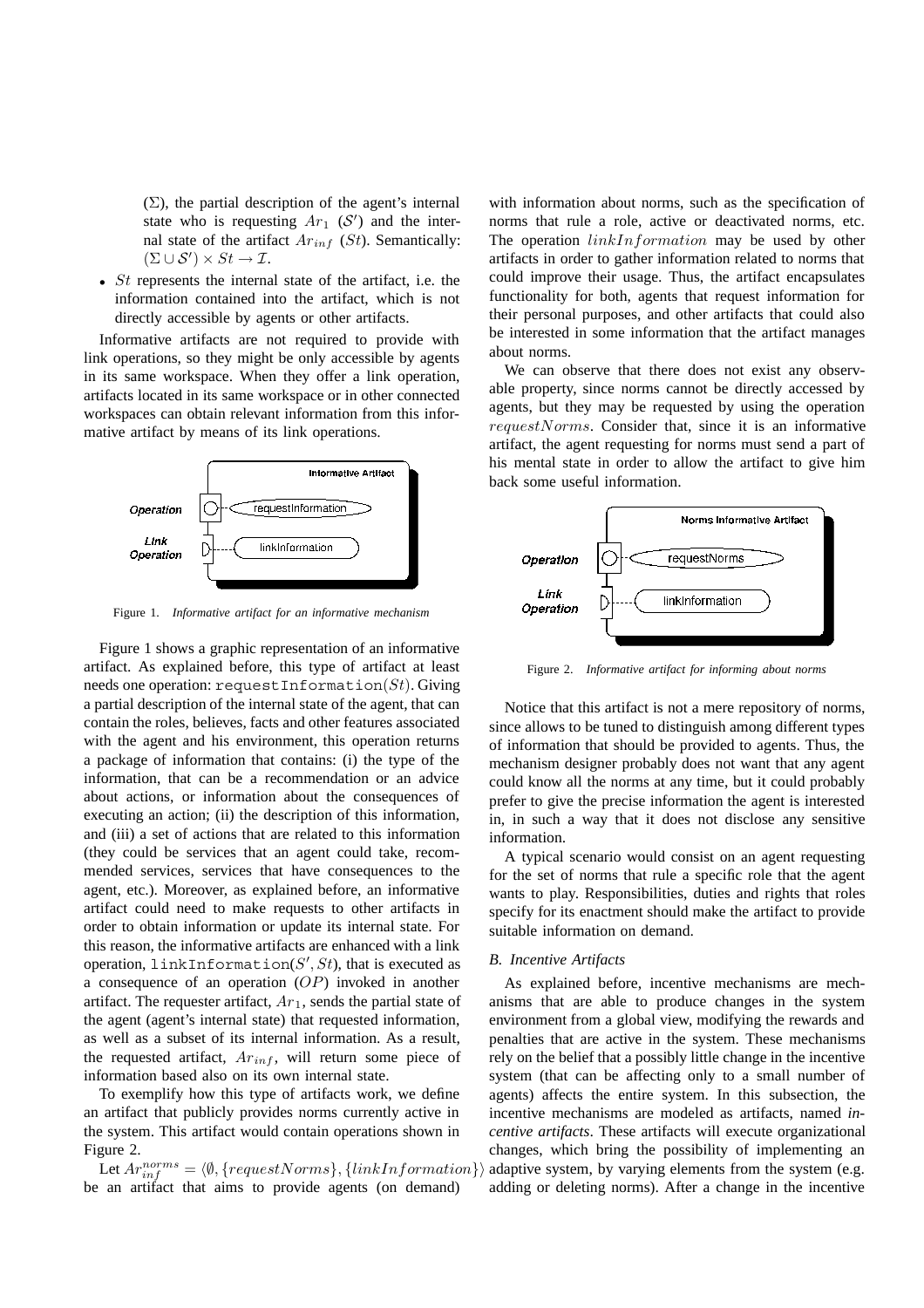system of the MAS is produced, transition probabilities between different states of the system are affected. In order to carry out these changes, it is necessary to have an agent or a human playing a special role that we call 'system adapter', which is able to manage organizational changes when necessary to promote the adaptiveness of the MAS. The system adapter is the only agent that has privileges to execute the operations of an incentive artifact.

*Definition 4:* An Incentive Artifact is defined as an artifact  $Ar_{inc} = \langle PR, OP, LO, St \rangle$  where:

- $PR \subseteq \{St \cup \emptyset\}$  are its observable properties;
- OP : ∆ is the operation that allows the *system adapter* to introduce or remove incentives in the system;
- $LO = \emptyset$ , since this type of artifacts has no predefined link operations;
- $St$  represents the internal state of the artifact.

The operation of the artifact  $OP$ ) modifies the transition probability between different states of the system. This operation is defined as:

$$
\Phi = St \to [\mathcal{X} \times \mathcal{A}^{|\mathcal{A}g|} \times \mathcal{X} \to [0..1]], \text{ where:}
$$

- $\bullet$   $\Phi$  is the MAS transition probability distribution, describing how the environment evolves as a result of agents' actions.
- $X$  is the environmental state space.
- $A^{Ag}$  is the set of actions executed by agents between two states of the MAS.

This operation works as follows: the agent provides some piece of information to the artifact, which might change its internal state  $(St)$ . Given this new internal state, the transition probability between two states of the system is modified, so the behavior of the MAS changes in a global perspective.



Figure 3. *Incentive artifact*

Figure 3 shows how an incentive artifact is modeled, including its minimum required features. The *OP* set contains two different operations: addIncentive( $\{ty, ro, ac\}$ ), (with  $\{ty, ro, ac\} \in St$ ), which adds an incentive to the incentive system of the MAS; and dropIncentive( $\{ty, ro, ac\}$ ) (with  $\{ty, ro, ac\} \in St$ , which drops an incentive from the MAS. In these functions *ty* stands for the type of incentive (reward or penalty), *ro* refers to the role or set of roles affected by this incentive and *ac* represents a set of actions that are related with this incentive.

Sometimes, it could be useful to send information about changes in the incentive system to the agents populating the MAS. In order to execute this task it is necessary to provide the environment with an informative artifact, modeled as explained in the previous subsection.

To exemplify the incentive artifacts, we have chosen an organizational environment related to norms again. Let Ar*norms*  $\begin{array}{lll} {\rm related} & {\rm to} & {\rm norms} & {\rm again}. & {\rm Let} & Ar_{inc}^{norms} & = \ \langle \emptyset \;\; , & \{addNormIncentive, dropNormIncentive\} \;\; , & \emptyset \rangle \end{array}$ be an incentive artifact that allows introducing positive incentives (*rewards*) and negative incentives (*penalties*) into an organization. These incentives consist of a set of possible consequences that norm fulfilment or violation, respectively, may entail. As aforementioned, the incentive mechanisms aim to improve the system performance by introducing changes in the environment that somehow influence the agents' reasoning. For this example we consider that the artifact does not contain any observable property and that it does not offer any minimum link operation to be requested by other artifacts. The usage interface  $(OP)$  should not be available for every agent participating in the system. That is, this kind of artifacts does not provide information, but changes the environment, so only agents with sufficient permissions to do it should use operations in  $OP$ , depending on the domain. In our case agents capable of playing role 'system adapter' can employ  $addNormIncentive$  operation, so then attaching a penalty to a norm in case of violation; or introducing rewards for norm fulfilments. Incentives may also be updated through the time, by using  $droplncentive$  operation to remove the former and then updating with the new one by using addNormIncentive operation.



Figure 4. *Incentive artifact for norms*

### *C. Coercive artifacts*

As explained before, coercive mechanisms are aimed to produce changes in the environment of the system by producing changes in the agents' capability functions, given a possibly partial description of MAS. As it occurs with incentive mechanisms, coercive mechanisms are also relying on the existence of the 'system adapter' role, which is able to promote organizational changes.

Formally, a coercive artifact is defined as:

*Definition 5:* A Coercive Artifact is an artifact Ar*coe* <sup>=</sup>  $\langle PR, OP, LO, St \rangle$  where: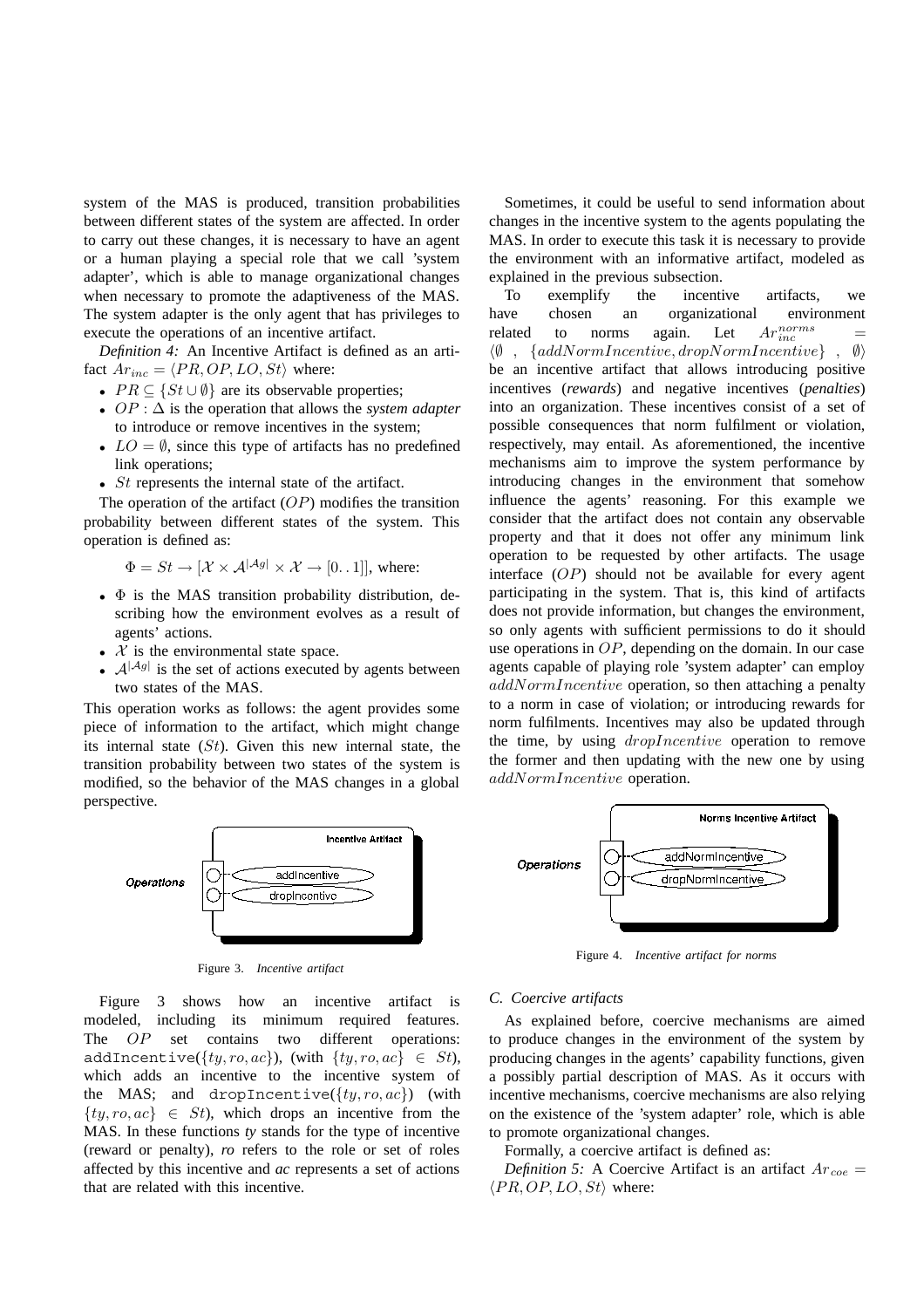- $PR \subseteq \{St \cup \emptyset\}$  are its observable properties;
- OP :  $St \to [Ag \times X \times A \to \{0,1\}]$  is the operation carried out by the coercive artifact, where:
	- **–** Ag is an agent of the MAS;
	- **–** A is the action space that includes all possible actions that can be performed in the system.
- $LO = \emptyset$ , since this type of artifacts has no predefined link operations;
- *St* represents the internal state of the artifact.

The operation  $St \to [\mathcal{A}g \times \mathcal{X} \times \mathcal{A}] \to \{0, 1\}$ , given the artifact's internal state, returns the capability for executing an action or not, 1 and 0 respectively. Internally, this operation works as follows: the artifact needs its internal state  $(St)$  as well as the information provided by the system adapter  $(Aq)$ and  $A$ ) in order to execute this operation. After compiling all this information, the artifact calculates the new action space of the agent. This change can be seen as a local change but, since agents are related between them, changes in a single agent might produce changes in a set of agents, i.e. in the global state of the MAS.

Similarly to the informative and incentive artifacts, the coercive artifacts do not have mandatory observable properties. In case of having them, they are a subset of the internal knowledge of the artifact. The number of the available observable properties will depend on the purpose of each artifact. Additionally, they are not required to have link operations.





Figure 5 shows how a coercive artifact is modeled, including their minimum requirements. The only operation defined in this artifact is updateActionSpace( $\{ag, a\}$ ) (where  ${aq, a} \in St$  and  $aq \in \mathcal{A}q, a \in \mathcal{A}$ ), which receives an agent and and action from the system adapter and returns the capability for the given agent to perform this action.

As done with incentive artifacts, to show an example of coercive artifacts an organizational environment related to norms is taken:

Let  $Ar_{ce}^{norms} = \langle \emptyset, \{updateActionSpace\} , \emptyset \rangle$ be a coercive artifact that aims to update agents' action spaces through time. As we stated in Section II-A, coercive mechanisms directly modify agents' action spaces to keep the former from undesirable behaviors. Thus, this artifact will be in charge of modifying those action spaces on demand of some special agents that have the permission to introduce these changes in the environment. Therefore, if one of the agents with sufficient permissions (i.e. 'system

adapter') observes that, for instance, the violation of a norm occurred, he could take the decision of banning some actions to the agent that did not fulfil that norm, trying to avoid that behavior in the future. In the same way that the artifact may remove actions from an agents' action space, it might also add actions to it, if agent's behavior is being acceptable. For instance, the system could test participants with a trial period to ensure that they behave accordingly to system's objectives, allowing them to perform more and more actions progressively.



Figure 6. *Coercive artifact for norms*

Some examples of mechanisms that could be designed as incentive or regulative artifacts are: *normative manager*, that is, encapsulating dynamic consequences that fulfilment or violation of norms may entail; or *traffic sanctions manager*, where different sanctions may be applied about driving rules, even introducing constraints in the environment (roads can be closed, driver licenses could be taken away, etc.).

#### IV. RELATED WORK

This section is aimed to compare our proposal with other available artifacts presented by different authors, in order to determine whether existing artifacts have the features of informative, incentive or coercive artifacts.

Informative artifacts provide a common functionality for MAS. Some of the artifacts presented by the community of researchers provide information to agents after receiving information about a partial view of their internal state, so they could be seen as informative artifacts. For example, the *Role Evolution Coordination Artifact* [13], that is aimed to build and evolve a role specialization taxonomy, which consists on a set of roles with a concrete order, over time; and make this information available to the agents. This artifact contains three operations: (i) *getBestRolesForInteraction*, that provides the most specialized roles for a given service type interaction; (ii) *getAgentsForRoles*, which provides the set of agents that play at least one of the roles in a given set of roles; and (iii) *getRolesForAgent*, that provides the set of roles that a given agent plays in the system.

Previously, in Section III-A, we have formally defined the operation of an informative artifact as  $S' \times St \rightarrow \mathcal{I}$ . A correspondence between the operations of the *Role Evolution Coordination Artifact* and the operation of an informative artifact can be established. In this way, the *getBestRolesForInteraction* operation function can be described as follows:

•  $S' = Serv$ , where  $Serv$  is a service type interaction.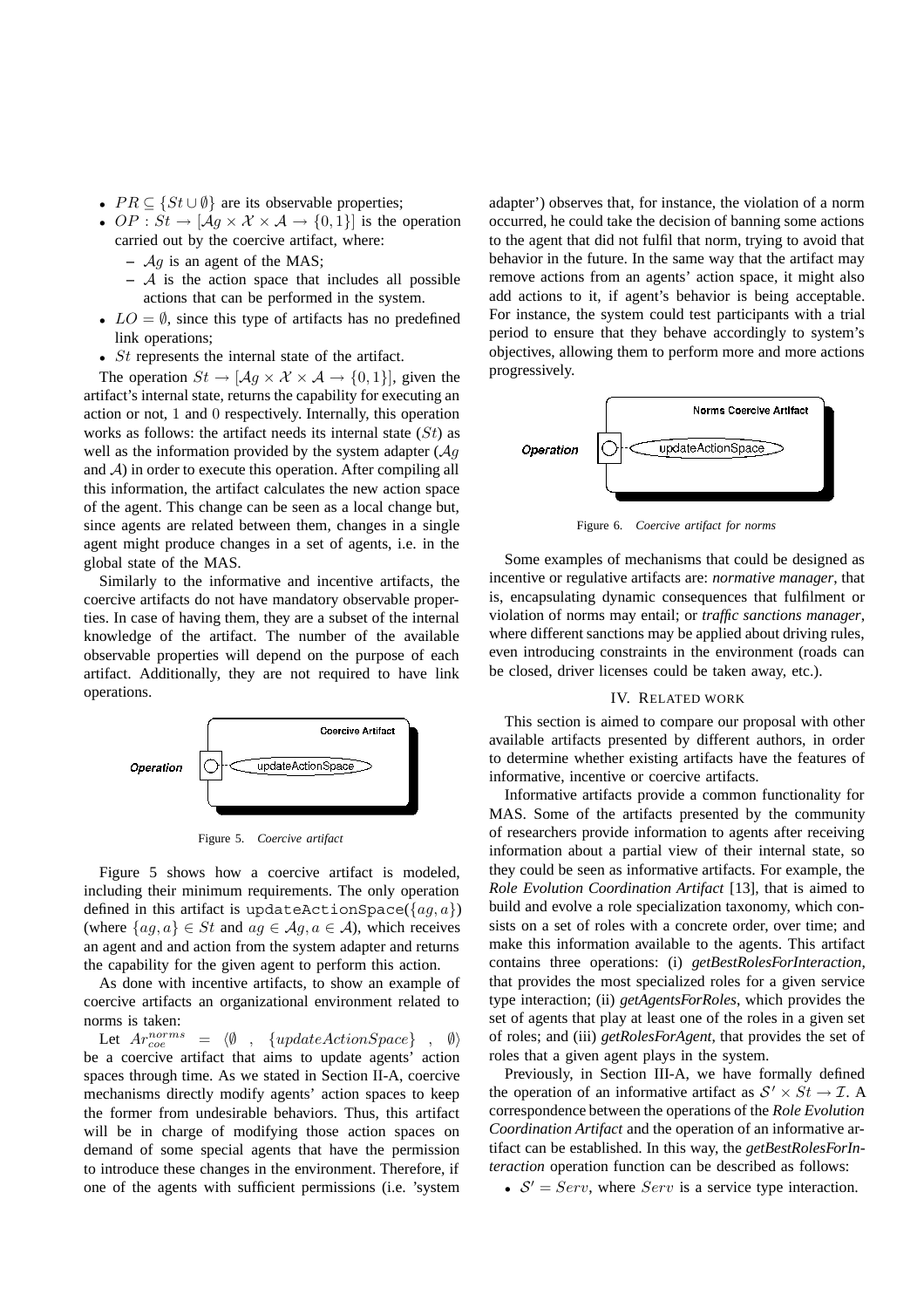- $St = R$ , where R is the complete set of roles of the MAS.
- $\mathcal{I} = \mathcal{P}(R)$ , where  $\mathcal{P}(R)$  are the most specialized roles for S.

Similarly, the function *getAgentsForRoles* has the following correspondence:

- $S' = \mathcal{P}(R)$ , where  $\mathcal{P}(R)$  is a set of roles.
- $St = Aq$ , where  $Aq$  is the complete set of agents of the MAS.
- $\mathcal{I} = \mathcal{P}(\mathcal{A}q)$ , where  $\mathcal{P}(\mathcal{A}q)$  is the set of agents that play at least one of the roles in  $P(R)$ .

Finally, the function *getRolesForAgent* presents the following correspondence with an operation of an informative artifact:

- $S' = Ag$ , where  $Ag$  is an agent of the system.
- $St = R$ , where R is the complete set of roles of the system.
- $\mathcal{I} = \mathcal{P}(R)$ , where  $\mathcal{P}(R)$  is the set of roles that  $\mathcal{A}g$ plays in the system.

Another example of an artifact that can be considered as an informative artifact is the *Co-Argumentation Artifact* (CAA) [11] which gives assistance to argumentation processes. The agents share their arguments (i.e. a partial view of their internal state) with the artifact. Then, the artifact evaluates the arguments provided by all the agents and calculates both the "social acceptability" (the acceptability of the arguments of a concrete agent) and the "social behavior" (the acceptability of the arguments from a global perspective).

The CAA implementation proposed in [11] provides two observable properties (*Social Behavior*, *Social Acceptability*) and one operation (*writeArguments*), which allows agents to store their arguments in the artifact.

Following the formalization of artifacts for organizational mechanisms, this CAA can be modeled as both an informative artifact and an incentive artifact. In this case, this artifact can be implemented with two different operations: *getSocialValues* and *writeArguments*.

It is possible to establish a correspondence between the operation *getSocialValues* of a Co-Argumentation Artifact and the required operation of an informative artifact. The partial description of an agent's internal state  $(S')$  is represented in a CAA as the argument that the agent will use during the argumentation process.

$$
\mathcal{S}' = Arg_t
$$

where  $Arg_t$  is an argument provided by the agent t.

In this example, the internal state of the artifact  $(St)$  is the set of arguments that it has stored up to this moment.

$$
St = \bigcup_{i=1}^{n} Arg_i
$$

where  $St$  is the compilation of  $n$  arguments.

Finally, the information  $(I)$  returned by the artifact are the values of the Social Acceptability and Social Behavior.

$$
\mathcal{I} = \{SocAcc, SocBeh\}
$$

where SocAcc is the Social Acceptability and SocBeh is the Social Behavior.

The *writeArguments* operation can be employed for establishing an incentive mechanism. In this case, this function can only be used by an agent playing the system adapter role, which can take advantage of this artifact by controlling which arguments that agents propose have to be stored inside the artifact so as to promote a concrete behavior towards a global goal of the system. In this way, only those arguments that might help to promote this expected behavior will be stored using the *writeArguments* operation.

As explained before in Section III-B, the operation of an incentive artifact implies:

 $\Phi = St \rightarrow [\mathcal{X} \times \mathcal{A}^{|\mathcal{A}g|} \times \mathcal{X} \rightarrow [0,.1]]$ 

Thus, this operation modifies the transition probability distribution of the system, taking into account the partial view of the internal state the own artifact has  $(St)$ . Figure 7 depicts how it is performed. For example, Agent A and Agent B propose their arguments, Arg*A* and Arg*B*, respectively. These arguments are received by the system adapter who decides that Arg*A* better helps promoting the expected social behavior, so he employs the *writeArguments* operation to store this argument in the artifact, and thus apply an incentive.



Figure 7. *A CAA working as an Incentive Artifact*

In a similar way, other types of artifacts, such as *Coordination artifacts* [7], *Organizational artifacts* [10] or *Reputation Artifacts* [8], can also be described with features of organizational mechanisms. Therefore, since coordination artifacts encapsulate a coordination service, this coordination service can be implemented by means of an informative artifact (providing useful information to the agents), an incentive artifact (modifying the transition probability between different states of the system) or a coercive artifact (allowing or banning agents from developing different actions). Regarding organizational artifacts, they are used to manage an agent organization in order to help the organization reach its goals from a global, social level. A clear example of this type of artifacts is an artifact that helps informing or managing norms, which, as it has been previously explained